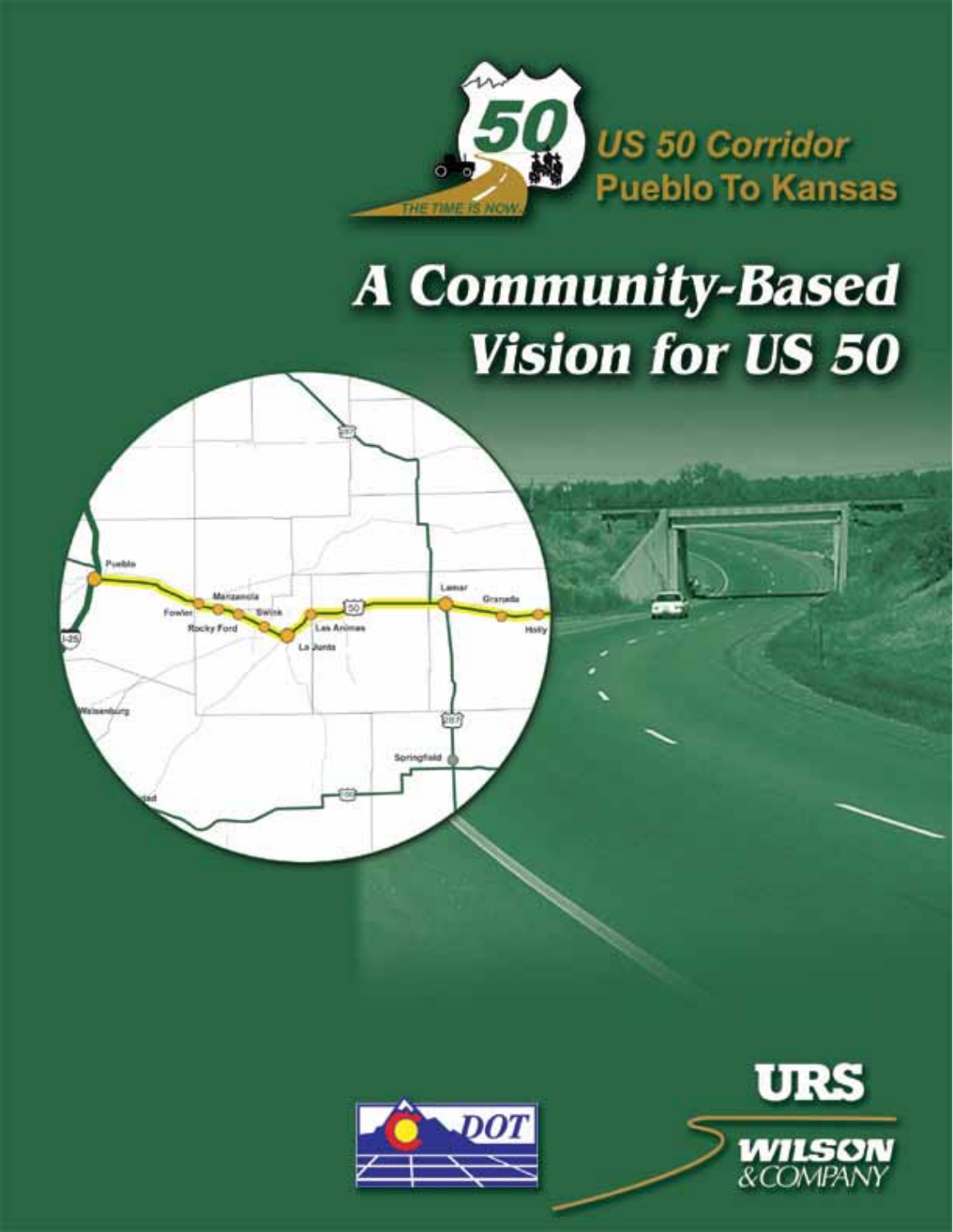# **A COMMUNITY-BASED VISION FOR US 50**

#### *BACKGROUND:*

The US 50 Corridor from Pueblo, Colorado to the Kansas State Line is a 150-mile transportation facility (US 50) that complements Interstate 70 to the north and US 160 to the south; and links the Ports to Plains corridor along SH 287 on the east and Interstate 25 on the west. As part of this regional transportation system, US 50 holds the possibility of delivering alternate routes for other congested corridors such as F70 and, ultimately, the national transportation network.



US 50 transects an agricultural community experiencing economic and population decline. With limited transportation dollars and identified needs in the State of Colorado much greater than available dollars, US 50 has not ranked high in transportation investment funding as compared to other major corridors in the state. Some sections of US 50 have not had major reconstruction since 1936. Even though the corridor has not ranked high for investment, US 50 does have safety and mobility issues that need to be addressed.

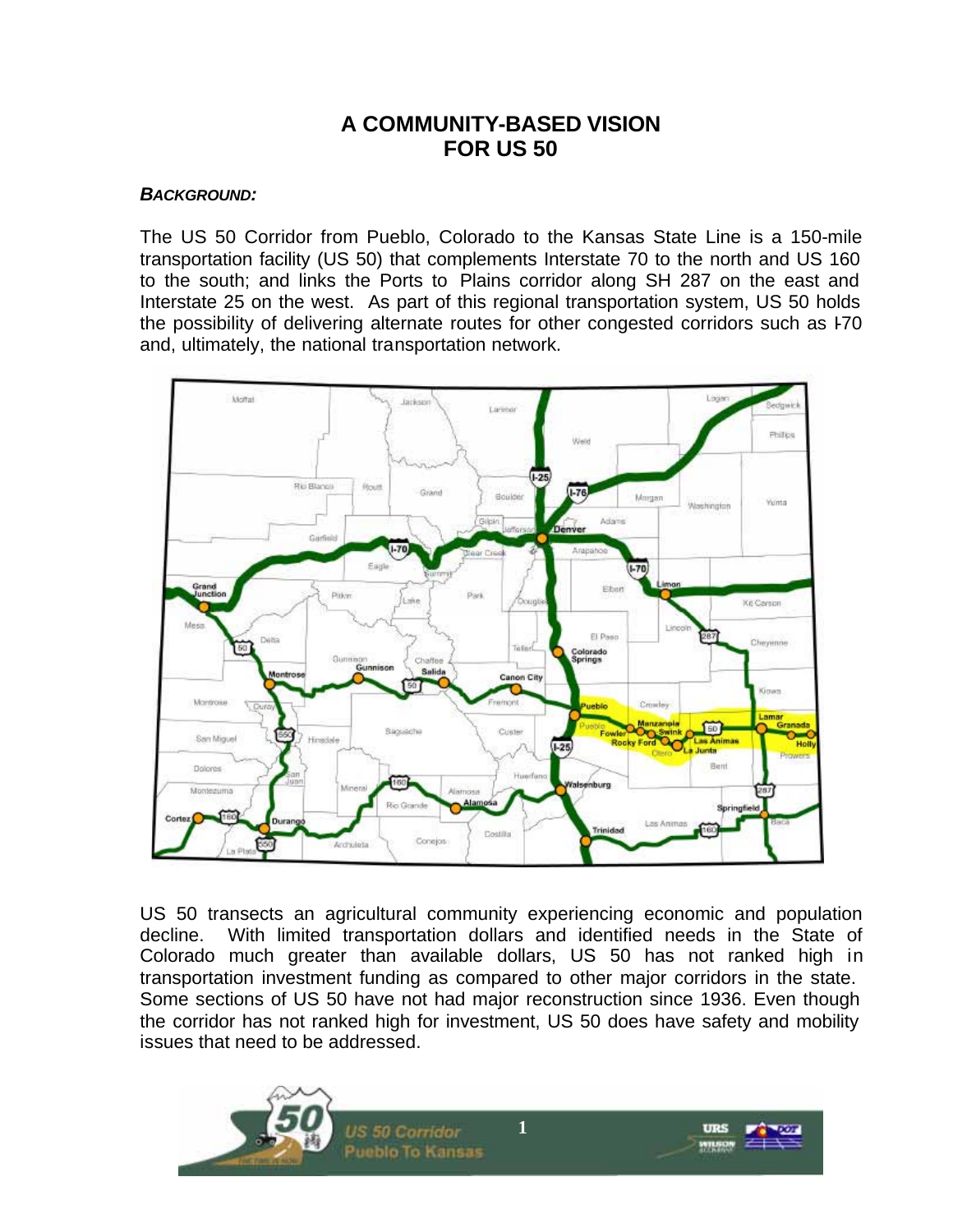# **Some of the significant safety issues facing US 50 include:**

- Inadequate or limited passing opportunities exist. No passing zones account for approximately 55 miles of the 150 corridor.
- Roadway configurations, including vertical and horizontal sight distances; and vertical and horizontal curves that do not meet current design criteria.
- Numerous access points (county roads, field approaches, private drives) to US 50.
- Inadequate horizontal separation between railroad tracks and US 50 on cross streets for semi-trucks and



Example of Clear Zone Constraint

school buses (i.e. either the back end of the vehicle is overhanging the tracks, or the front end is encroaching into the roadway).

- 25 miles of the 2-lane sections do not meet acceptable levels of service (LOS).
- In the 20-year planning horizon all of the 2-lane sections will be at unacceptable LOS.
- Inadequate clear zones.
- Inadequate shoulders, medians and passing lanes to handle the heavily mixed vehicle usage, including trucks, farm equipment, recreational vehicles and passenger cars.

# **Anecdotal safety issues present on US 50 that were related to the Project Team include:**

- Passing on the shoulders.
- Slow moving school buses, trucks, and farm equipment entering the highway crossing bi-directional high speed traffic with no median refuge areas and minimal or no shoulders.
- Traffic not pulling over for emergency vehicles.
- Numerous accounts of near-misses that are never reflected in the accident data.



Farm Equipment on US 50

• Encountering oversized, slow moving farm machinery.

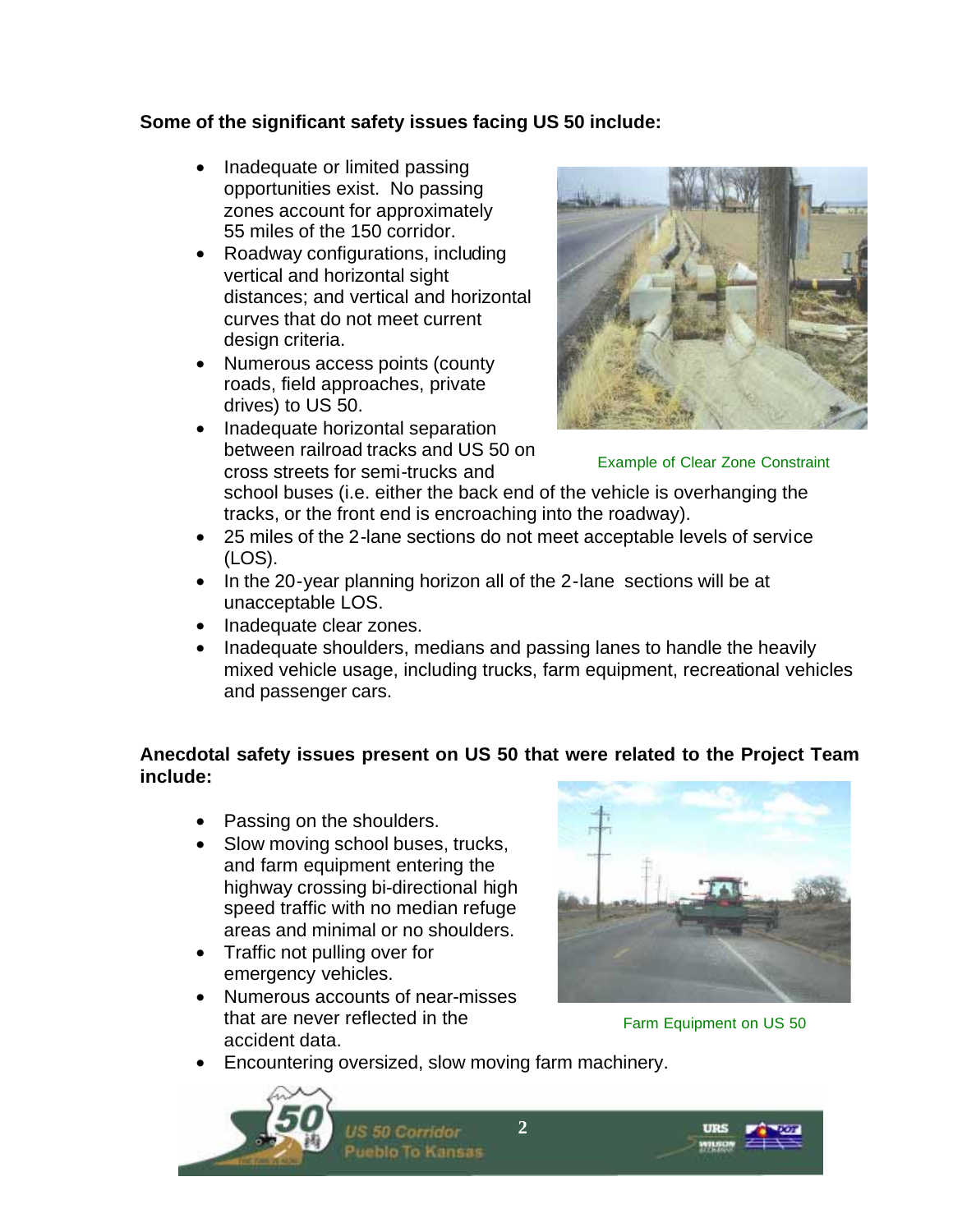# **US 50 also presents mobility issues:**

- Truck percentages today range from 16 to over 25% -- this will be exacerbated by the addition of 4,000 trucks a day projected for US 287 in the next 10 – 20 years with the potential diversion to US 50.
- The current average travel speed along this 150-mile corridor is less than 40 mph.

#### **In order to address the safety and mobility issues on US 50, the following constraints need to be resolved or considered:**

- The railroad abuts the roadway for a significant portion of the project.
- The instability of the Arkansas River and its related flood plains confine and impinge the roadway options.
- Major utility lines, both above and below ground.
- Numerous irrigation wells, canals, and structures that parallel and cross US 50.



Arkansas River with Associated Flood Plains

- Uncontrolled access.
- Irrigated farmland abuts the roadway.
- Narrow right-of-way widths.
- Many older communities with business and residential developments adjacent to the highway, as well as numerous potentially historic structures

US 50 connects four counties and ten municipalities, each historically with its own voice and vision for addressing their wants and needs. CDOT has responded with local improvements, as funds became available, over the last half century. With approximately \$30 million a year since 1998 allocated to CDOT Region 2 for prioritized projects within the 13 counties opportunities for major improvement have been minimal.

**Identifying potential funding sources:** In 1996 the Colorado Transportation Commission developed the Colorado Strategic Transportation Project Program. The Commission created this program to respond to the ever-increasing demands placed on Colorado's transportation system. The initial projects had existing plans that demonstrated benefits to statewide transportation; had local and regional support; improved safety and/or mobility; and offered a potential economic benefit to the region.

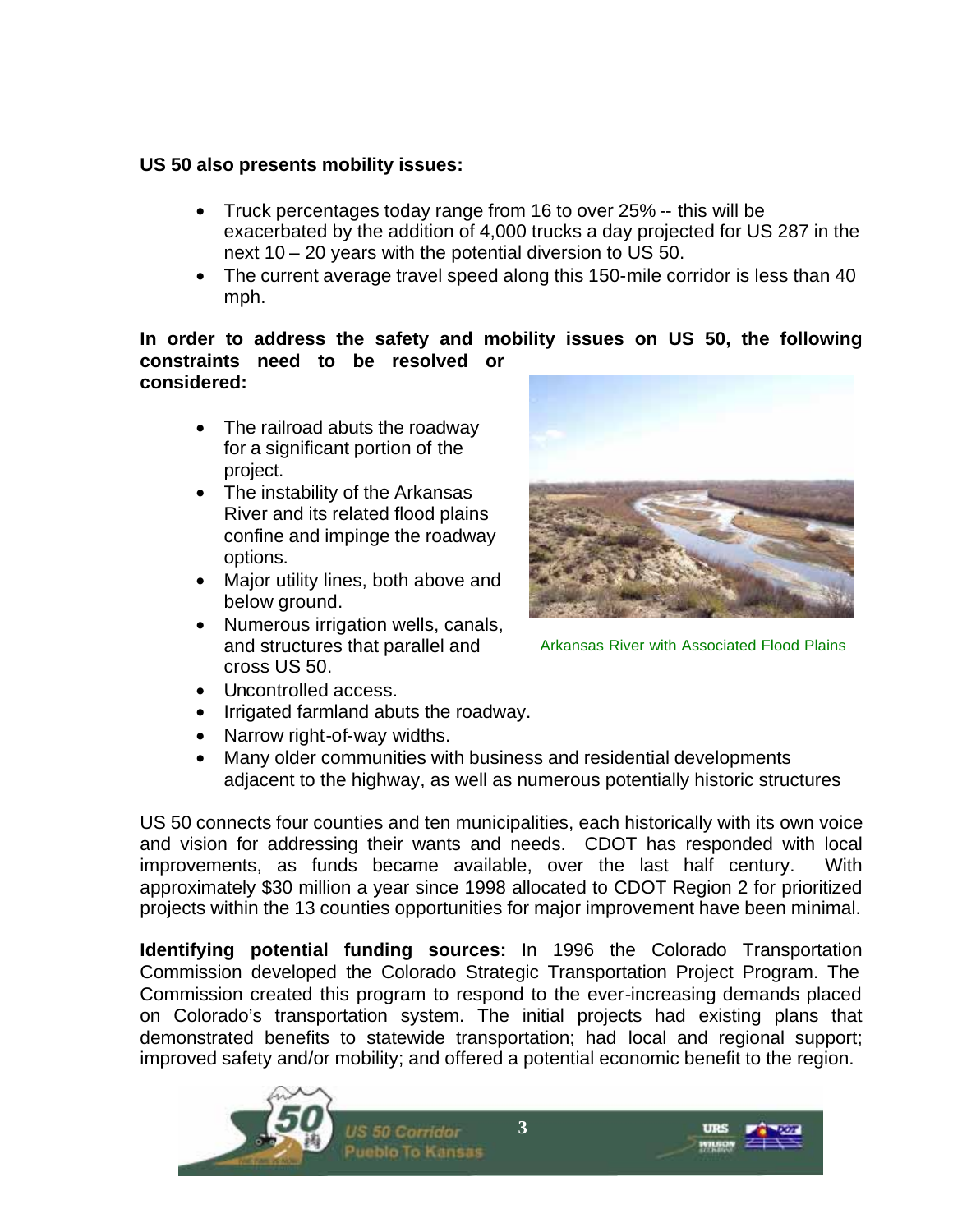The program has been very successful and substantial progress has been made toward completing the first set of 28 projects. The State Transportation Commissioners are now identifying the next set of statewide strategic projects. Any proposed projects must have grassroots support and address compelling System Quality, Mobility or Safety needs and are of a scope that cannot be addressed in a timely fashion with existing resources.

Responding to the demands for improved safety and mobility throughout the region, and to the increased usage of US 50 as a local roadway, as well as a major trucking corridor, CDOT commissioned a study to provide a long range plan for improvements to the highway. This plan will develop a unified vision and a single voice for long term improvements along the Corridor and position US 50 to compete for future funding through the 2003 Strategic Investment Plan.

#### *THE PROJECT BEGINS:*

As the Project Team began a dialog with the communities through the Coffee Klatches, it came to the realization that US 50 is an integral part of the daily lives of all of the communities and citizens along the Lower Arkansas Valley. The towns and the surrounding areas function as one community with US 50 as one of the threads that ties them together. The quality of life experienced by these citizens is enhanced or degraded by the condition of the road itself. Based on the input from local citizens it was clear that the plan would need to address the regional issues which include the Ports to Plains Initiative, as well as the linkage at these communities.

An educational and communication campaign was developed to explain to the public how CDOT develops and funds projects and for the team to understand the communities needs and desires for this corridor. Initially, the Project Team encountered significant skepticism about "promises made and not kept" and "studies that never accomplished anything." The campaign included a goal to gain the trust of the citizens by striving for an open, responsive dialog to ensure that their issues and concerns were heard and addressed.

# *THE TIME IS NOW . . .*

The idea that *The Time is Now* to make long-term decisions for the future of transportation in the Lower Arkansas Valley was introduced at the first series of open houses. The communities would need to focus on the development of an overall common vision for US 50; a definition of the needs; alternative solutions; a recommended plan and the adoption of the plan. The Project Team shared with the communities the existing funding scenarios, and the success of the initial Strategic Investment Plan. The Project Team demonstrated what it would take to have the US 50 Plan considered for the 2003 Strategic Investment Plan. The Project Team stressed that regardless of whether the US 50 project qualifies for the Strategic Investment Plan,

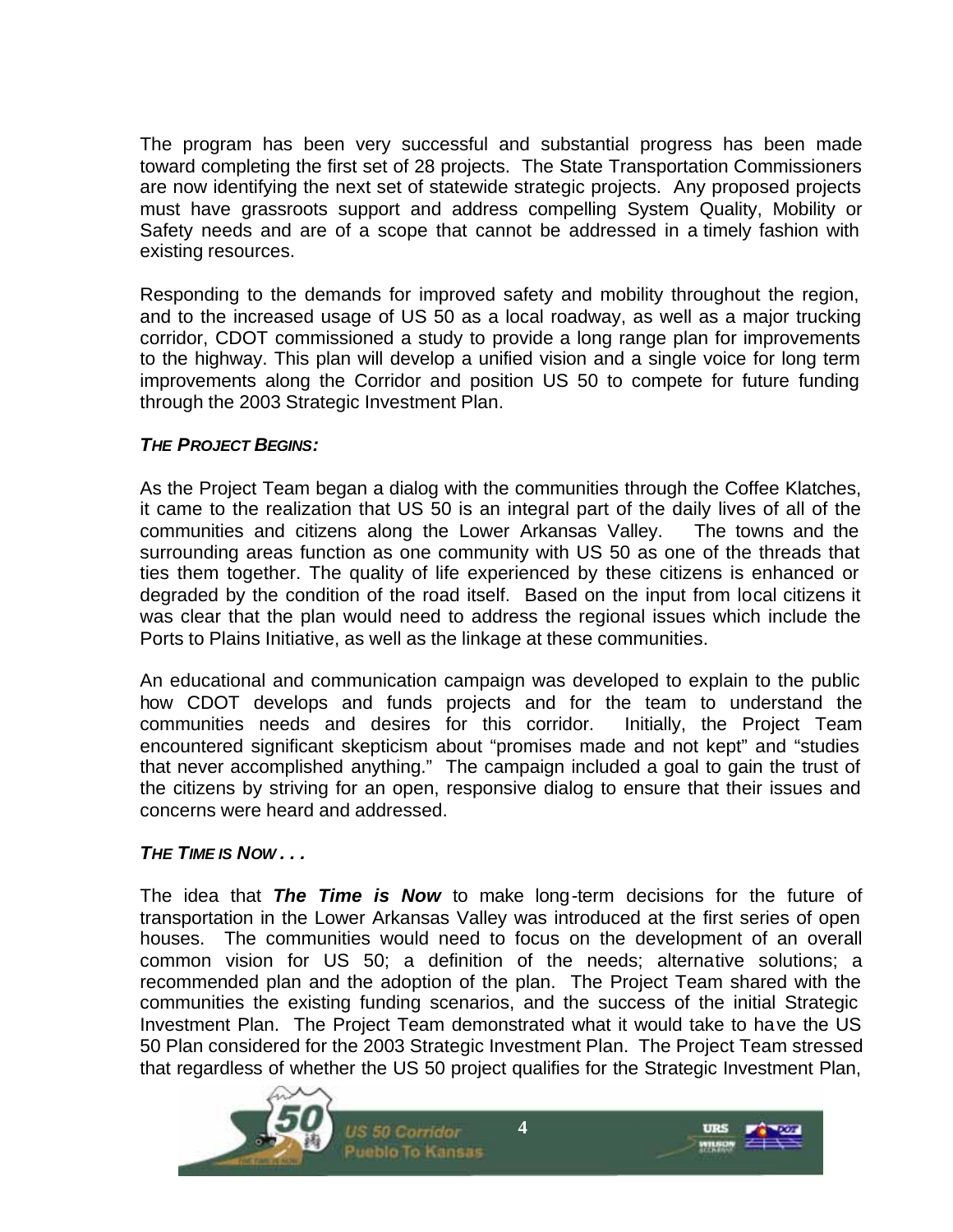a community supported, organized, improvement plan was needed. The Project Team was asked by the citizens to provide information about the existing conditions and forecasted conditions of US 50. The citizens and their community leaders asked numerous questions and requested immediate, interim improvements. The response to the first question was a promise to come back with answers; and the response to the latter was that there was no money for significant improvements at this time. The plan, which could include interim improvements, should be developed first.

## *REGIONAL ADVOCACY GROUP:*

In addition to holding the first set of public open houses, the Project Team began working with Action 22, an advocacy group for 22 southeastern Colorado counties, consisting of elected officials and community leaders. Action 22 is a beneficial partner to the Project Team in understanding the local communities' values and needs while having a regional perspective. In exchange, Action 22 became a resource within the communities to encourage a single voice and vision for US 50, while ensuring that the local needs would be met. After the Project Team shared the proposed project goals and the methods to achieve them, the community leaders began to understand that a plan would benefit the state and the region. A plan could also assist them in creating local development scenarios and economic initiatives. Ultimately, this plan will allow US 50 to compete for limited transportation dollars.

#### *BUILDING TRUST:*

The second series of public open houses focused on answering the community questions regarding traffic counts (including the truck traffic); CDOT's existing right-ofway; accident history; speed zones; location of two lane and four lane sections; and traffic characteristics. In addition, the citizens shared with the Project Team how US 50 functions for them – both locally and regionally, and specific safety concerns. Some citizens expressed an interest in regional bypasses to serve the state, while maintaining the existing US 50 for their local needs.

The Project Team learned about the importance of US 50 within these communities and developed an open dialog. The Project Team also clarified for the communities that the guidelines for a safe and efficient highway (particularly speed design and access restrictions) must be met; the natural and human environment must be protected; and that alternatives must accommodate the growth and the changing needs of the Arkansas Valley. A rapport was being established.



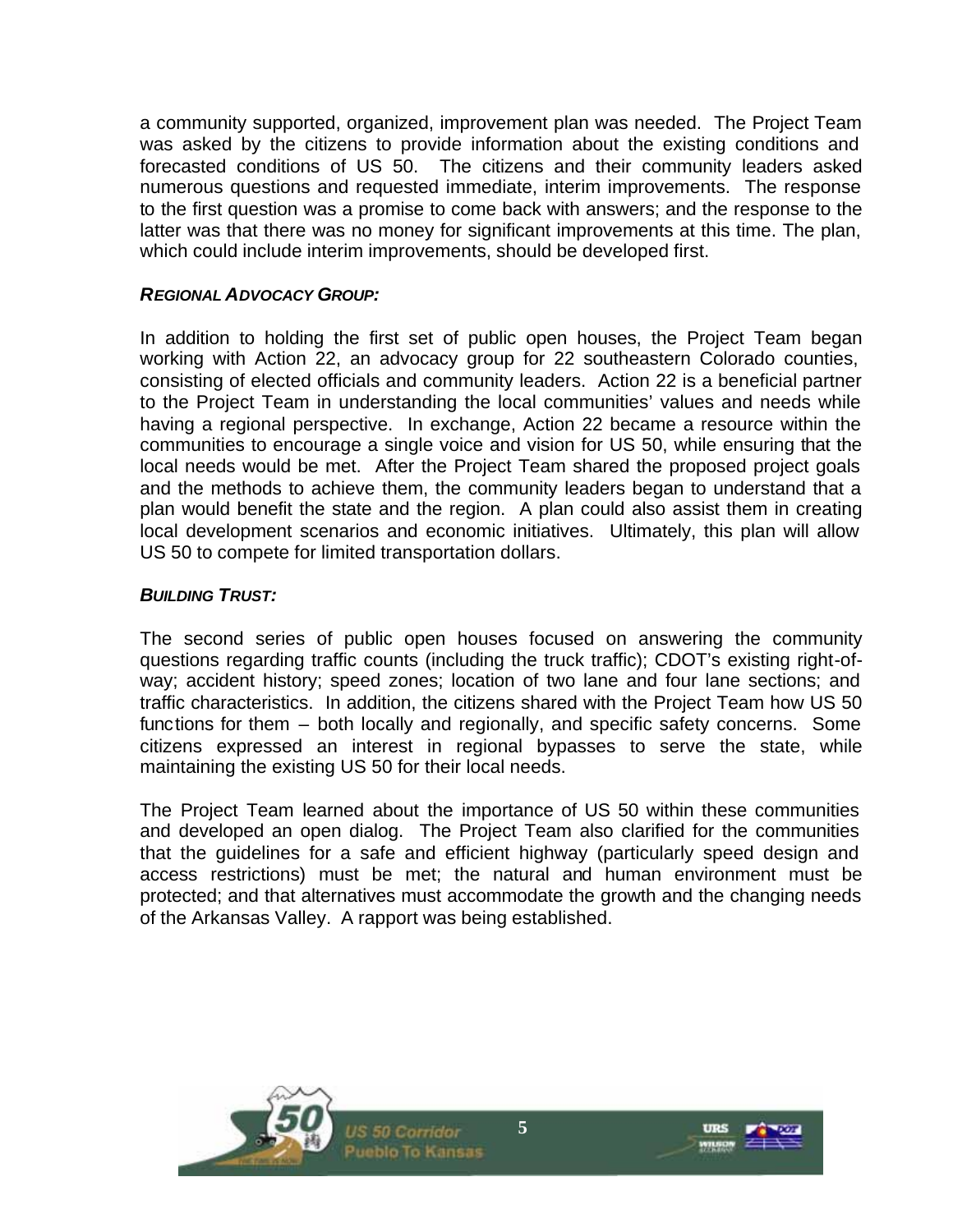## *TO BYPASS OR NOT TO BYPASS?:*

The third series of open houses incorporated the concepts of regional bypass systems as suggested by the citizens in the previous set of open houses. The systems could go either north or south of the existing corridor and/or use the existing corridor. response to the citizens' request to see a wide range of possibilities of widening the existing alignment, multiple concepts were developed. The citizens responded with their preferences and values. They also gained an understanding of the issues associated with widening the existing highway through their communities.

The citizens became more aware of the local benefits of an improved regional facility. In doing so, the communities' values moved closer to those of a regional perspective. While there was some residual interest in regional bypasses, the overwhelming majority (76%) of the comments indicated that the existing corridor was preferred. In addition, three City Councils passed resolutions favoring the existing corridor. Based on the community outreach, involvement of Action 22, and the relationships established, the third series of public open houses brought forth a resounding 451 attendees and a subtle shift in the attitude toward the project. The citizens welcomed the Project Team's collaborative approach.

#### *GETTING THE LOCAL PERSPECTIVE – THE COMMUNITY DRIVES THE BUS:*



Community Bus Tour Participants Reviewing Aerial Maps

In response to the issues and concerns raised at the third series of open houses, the Project Team realized that they needed more understanding of the local conditions -- what the local community wanted to protect, enhance, and, essentially, what they valued.

The Project Team worked with Action 22 to develop the Community "Bus Tours." Action 22 coordinated the selection of citizens to participate -- the communities selected the individuals they trusted to advocate their local values and concerns. These hands-on community bus tours provided an opportunity for the Project Team to meet with the citizens in

their town. It was also a conducive environment for the Project Team to develop relationships with the stakeholders and to gather a deeper understanding of specific community needs (community context, i.e., how would they like the improvements to fit and serve their community).

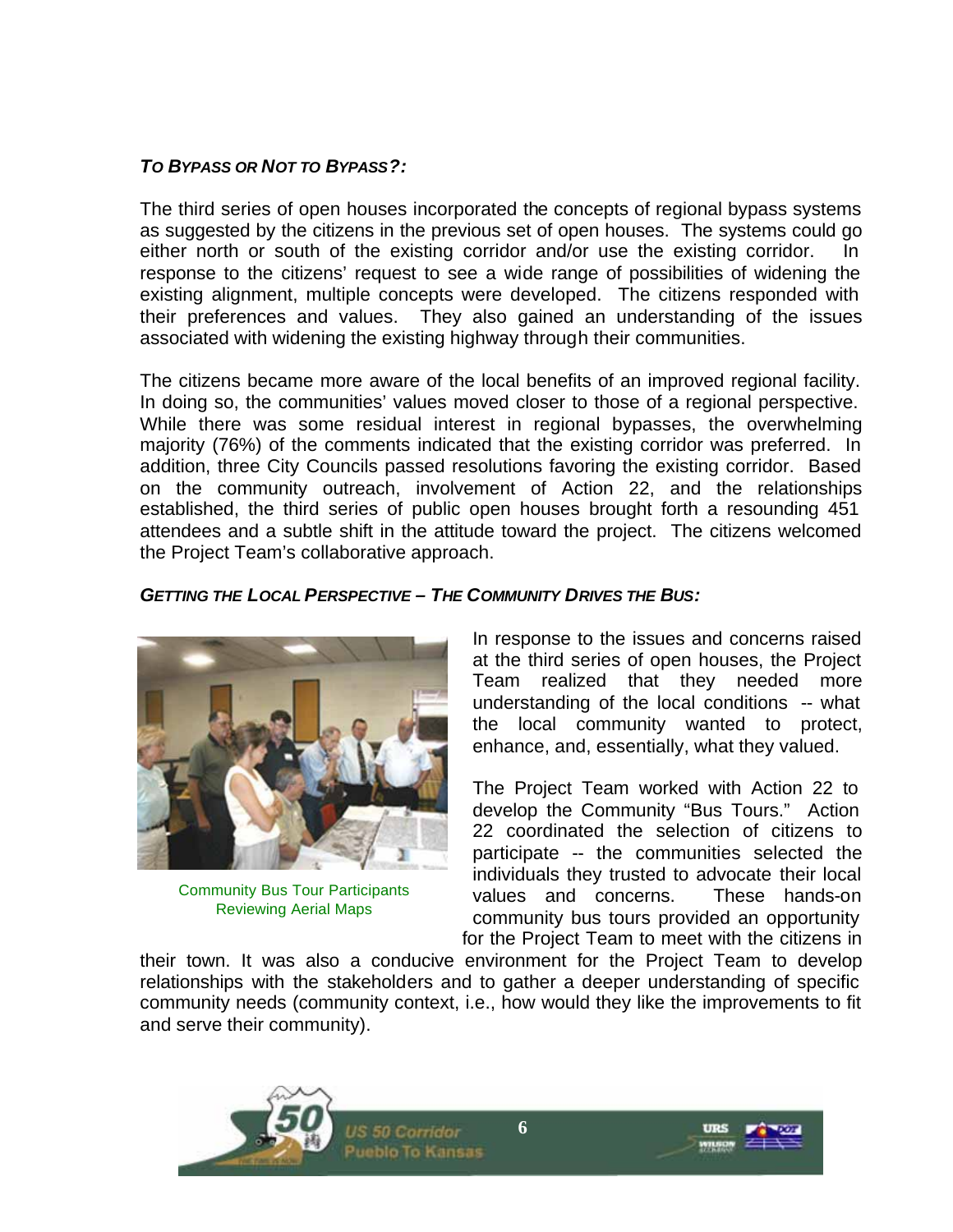The community bus tours involved a half day tour in the nine communities with an opportunity in the evening to share with the community-at-large the results of the day. The agenda for the bus tours was to spend some time reviewing aerial maps, identifying community resources and asking them to show preferences for potential improvements. The Project Team and local participants then drove and walked the areas of most concern to them, pointing out and discussing future plans and specific issues. As a result of collaborating with the local participants, the Project Team gained not only knowledge of the resources valued by the community and the local functionality of US 50, but also many of the underlying values of the communities.

# **For instance:**

- If impacting irrigated farmland, be aware of irrigation patterns or flows and avoid impacts to head water areas.
- If a natural barrier exists locate roadway as close as possible to the barrier to make best use of that area and maximize the community growth potential.

# **Two specific examples include:**

- The Town of Fowler is thinking about reconfiguring its golf course which would provide the Project Team with additional flexibility in designing a northern realignment.
- The Towns of Las Animas and Holly desire the realignment of US 50 to be next to the existing Arkansas River levee.



Community Bus Tour – Field Review of Potential Corridors

While the primary purpose of the community bus tour was to understand each community's values, the Project Team also used this opportunity to share information, again, about the project's goals, guidelines and constraints. The development of the plan will position US 50 for the next phase, the environmental process.

The bus tour attendees then asked the Project Team to continue the dialog developed during the day by conducting individual community meetings for the next series of general open houses and continuing the bus tour idea throughout the next phases of the project. These bus tours were invaluable in building community consensus for the vision.

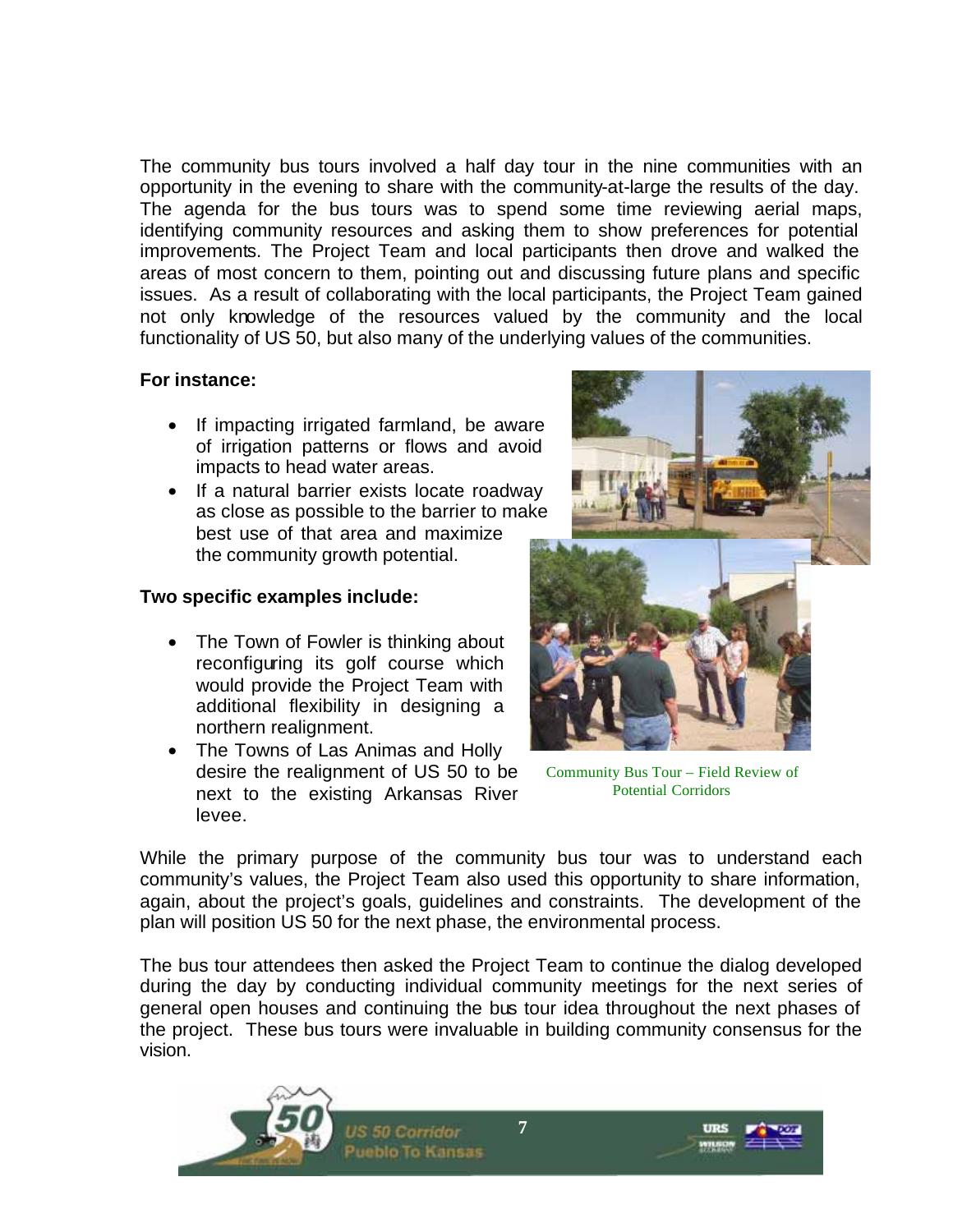#### *THE MATRIX REVEALED:*

In response to the request made at the community bus tours, the fourth series of public open houses was held in **each** of the nine communities along the corridor. Lamar was not included because it was developing its own alternatives for a bypass and was involved in its environmental process at the time. The focus of the meetings was to share the regional corridor evaluation matrix as shown at right.

Evaluation criteria was derived from the public's input, comments and expressed desires, as well as CDOT's guidelines and responsibilities. The regional bypasses going north and south of the existing corridor were eliminated for several reasons; primarily, the public was overwhelmingly in favor of staying on the existing corridor. The remaining concepts showed the functionality of the existing corridor with options going locally north, south and through the communities.

The Project Team shared with the citizens that these concepts, that they helped develop, will be carried forward into the environmental phase of the project.

#### *TAKING OWNERSHIP OF THE VISION:*

At the conclusion of this last set of open houses, the public had demonstrated their understanding of the process and their ownership in the common vision they developed for the corridor. This was confirmed by the communities' continued involvement in the meetings, the comments received and observed through the actions of the community bus tour participants walking their neighbors through the presentation boards. They pointed out how their community's issues drove the development of corridor location options and how they participated in their development.

**8**



# **Regional Corridor Evaluation Matrix**

| <b>Regional Corridor Alternatives</b><br>Existing | Northern | <b>Southern</b> |
|---------------------------------------------------|----------|-----------------|
| D                                                 |          |                 |
| D                                                 |          |                 |
| r                                                 |          |                 |
| ۰                                                 |          |                 |
| 0                                                 | ۸        |                 |
|                                                   |          |                 |
|                                                   |          |                 |
| 88                                                |          |                 |
|                                                   |          |                 |
|                                                   |          |                 |



Community Bus Tour Members Explain Project to Neighbor